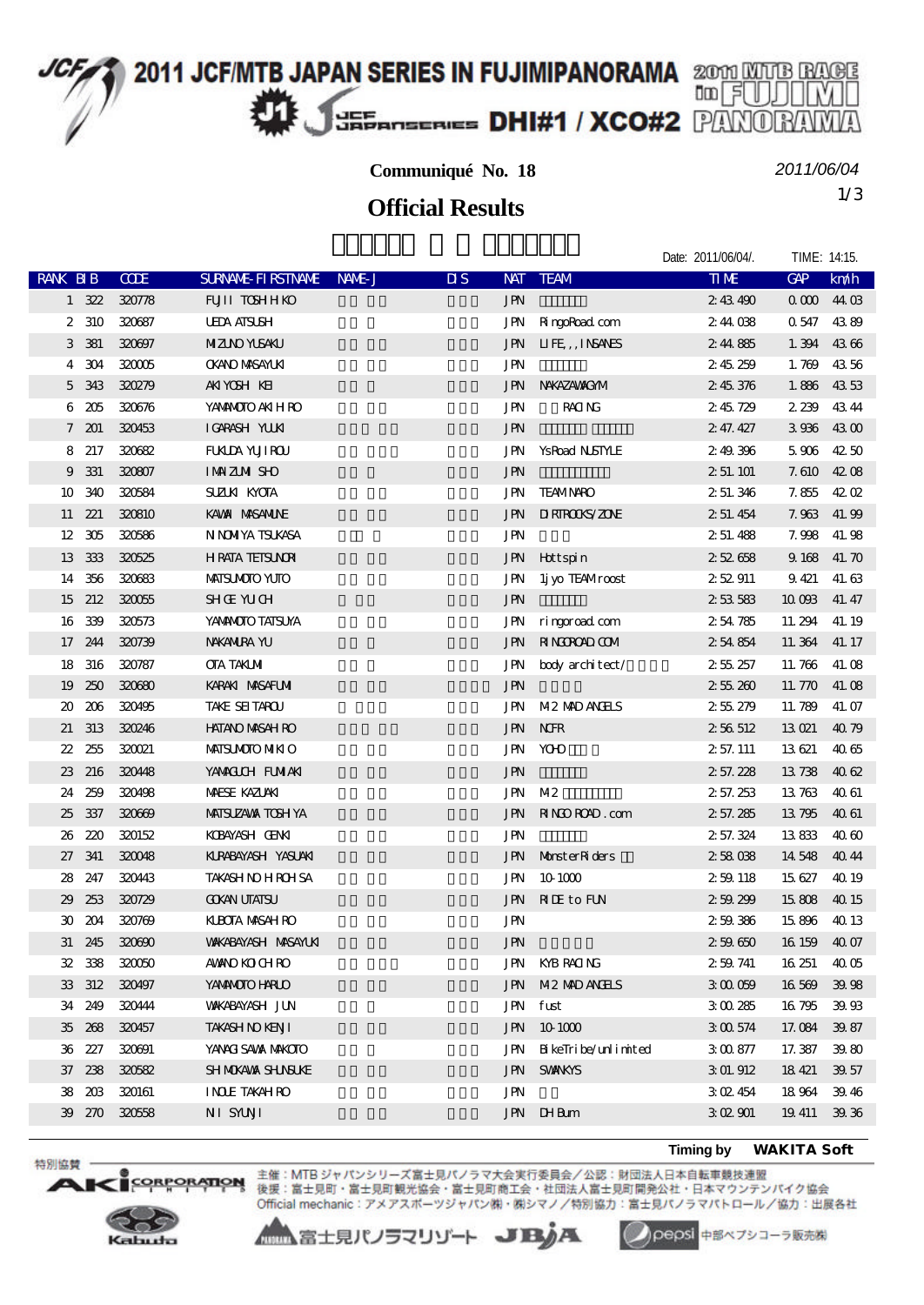#### 2011 JCF/MTB JAPAN SERIES IN FUJIMIPANORAMA 2000 MUTB BAGE 咖团 JEF EFANSERIES DHI#1 / XCO#2 PANO

#### **Communiqué No. 18**

*2011/06/04*

Date: 2011/06/04/. TIME: 14:15

2/3 **Official Results**

|                       |            |             |                           |        |                                         |                           | DAIC. ZU I 1/00/04/. | I INVIL. 14.13.   |       |
|-----------------------|------------|-------------|---------------------------|--------|-----------------------------------------|---------------------------|----------------------|-------------------|-------|
| <b>RANK BIB</b>       |            | <b>CODE</b> | <b>SURVANE FIRSTIVANE</b> | NAME J | $\overline{\mathbf{u}}$ s<br><b>NAT</b> | <b>TEAM</b>               | <b>TIME</b>          | GAP               | km/h  |
|                       | 40 380     | 220135      | <b>MRUYANA TAKASH</b>     |        | JPN                                     | <b>HACK FOREST</b>        | 303171               | 19680             | 39 30 |
|                       | 41 226     | 320721      | <b>OKLEO TAKAYLKI</b>     |        | <b>JPN</b>                              |                           | 3 03 212             | 19 722            | 39.29 |
| 42                    | 364        | 320640      | SUMIDA MASASH             |        | JPN                                     | KYB racing                | 303889               | 20398             | 39 15 |
| 43                    | 252        | 320164      | <b>OHUM TAKEH RO</b>      |        | JPN                                     | montorize                 | 304473               | 20982             | 390B  |
| 44                    | 342        | 320808      | KAWALCH SATOSH            |        | JPN                                     | <b>TeamMRSH</b>           | 304677               | 21.187            | 3898  |
| 45                    | 347        | 320485      | <b>SOA TERUMKI</b>        |        | JPN                                     | <b>B</b> keTri be/WNG PAW | 304786               | 21.295            | 3896  |
| 46                    | 243        | 320252      | I SH DATE MORTOSH         |        | JPN                                     | Œ                         | 304819               | 21.329            | 3895  |
| 47                    | 334        | 320217      | <b>IMAZMIHRO</b>          |        | JPN                                     | Morkey/                   | 305665               | 22 175            | 3877  |
| 48                    | 229        | 320120      | <b>ANDO HROKI</b>         |        | JPN                                     | TeamGROVE                 | 305775               | 22.285            | 3875  |
| 49                    | 314        | 320465      | <b>ONIRA TOSHO</b>        |        | JPN                                     | $K$ bros                  | 305878               | 22.388            | 3873  |
| 50                    | 240        | 320743      | NAKANIRA KENGO            |        | <b>JPN</b>                              |                           | 306406               | 22 916            | 3862  |
| 51                    | 264        | 320649      | <b>OKADA TOSHH KO</b>     |        | <b>JPN</b>                              | Tryj                      | 3 07.311             | 23 821            | 3843  |
| 52                    | 291        | 320238      | <b>VATANABE TAKAYUKI</b>  |        | JPN                                     |                           | 308173               | 24 682            | 38.26 |
| 53                    | 235        | 320661      | <b>I KEZAVAN NAKOTO</b>   |        | JPN                                     | <b>WNDMILL/WRKS-1</b>     | 309.230              | 25 739            | 3804  |
| 54                    | 293        | 320237      | <b>SATO TAI CA</b>        |        | <b>JPN</b>                              |                           | 309302               | 25812             | 38 03 |
| 55                    | 300        | 320506      | <b>TSUMIRA MSATO</b>      |        | <b>JPN</b>                              |                           | 3 09 49 6            | 26 OO             | 37.99 |
| 56                    | 294        | 320720      | HASH MOTO TAI SH          |        | JPN                                     | Svankys                   | 309984               | 26.493            | 37.89 |
| 57                    | 231        | 320065      | IMM KAZLHKO               |        | <b>JPN</b>                              |                           | 310402               | 26 912            | 37.81 |
| 58                    | 350        | 320544      | TABELI MASAH RO           |        | JPN                                     | mon motorize racing       | 3 10 984             | 27.498            | 37.69 |
| 59                    | 345        | 320601      | <b>TAMA KOTA</b>          |        | <b>JPN</b>                              |                           | 311.027              | 27.537            | 37.69 |
| $\omega$              | 269        | 320708      | ABE YUKITAKA              |        | JPN                                     | /FUMA                     | 3 12 254             | 28764             | 37.45 |
| 61                    | 256        | 320587      | <b>HABA KAZLKI</b>        |        | <b>JPN</b>                              |                           | 3 12 850             | 29.360            | 37.33 |
| 62                    | 241        | 320546      | <b>IWASAKI ATSUSH</b>     |        | <b>JPN</b>                              |                           | 3 12 958             | 29.468            | 37.31 |
| 63                    | 332        | 320583      | <b>TANNE SHOEK</b>        |        | <b>JPN</b>                              |                           | 3 14 946             | 31.455            | 36 93 |
| 64                    | 357        | 320104      | NI HIEO                   |        | JPN                                     | Svankys/                  | 3 15 430             | 31.940            | 3684  |
| 65                    | 352        | 320482      | <b>KLNO MASAYCSH</b>      |        | <b>JPN</b>                              | style/Try-j               | 3 15 883             | 32.393            | 3675  |
| 66                    | 248        | 320228      | <b>TANKA HROSH</b>        |        | <b>JPN</b>                              |                           | 3 16 032             | 32 541            | 3672  |
| 67                    | 262        | 320548      | <b>SAITO AKIHRO</b>       |        | <b>JPN</b>                              |                           | 3 16 549             | 33059             | 3663  |
| 68                    | 234        | 320005      | ASAKLRA YLKIO             |        | JPN                                     | R/O                       | 3 16 686             | 33 196            | 3660  |
| $\boldsymbol{\omega}$ | 299        | 320488      | YAMACLOH KAKERU           |        | <b>JPN</b>                              |                           | 3 19 875             | 36385             | 36Q   |
| 70                    | 354        | 320106      | KISH DA TOMOAKI           |        | <b>JPN</b>                              |                           | 3 21.899             | 38409             | 3566  |
|                       | $71 \t362$ | 320798      | <b>KINGHTA HTGH</b>       |        | <b>JPN</b>                              |                           | 3 22 350             | 38800             | 35.58 |
|                       | 72 283     | 320707      | ARITA YOSHTAKA            |        | <b>JPN</b>                              | <b>Svankys</b>            | 3 23 731             | 40 241            | 35.34 |
|                       | 73 281     | 320492      | <b>CISUKA YU CH</b>       |        | JPN                                     | teamloop                  | 3 24 064             | 40 574            | 35.28 |
| 74                    | 280        | 320319      | <b>MASUNO KATUH RO</b>    |        | JPN                                     | <b>TeamYRS</b>            | 3 24 180             | 40 689            | 35.26 |
|                       | 75 367     | 320689      | <b>AISUIA MIMEIO</b>      |        | <b>JPN</b>                              | Morkey                    | 3 25 334             | 41.844            | 35.06 |
|                       | 76 282     | 320734      | <b>TAKENAKA YASUMUKI</b>  |        | JPN                                     | Gifustyle/Switch          | 3 28 158             | 44.668            | 34 58 |
|                       | 77 285     | 320655      | YANACI SAWA TOSH NITISU   |        | JPN                                     | van qui sh                | 338639               | 55, 149           | 3293  |
|                       | 78 377     | 320646      | NECANI TOMOKI             |        | JPN                                     |                           |                      | 3 43 762 1:00 272 | 32.17 |
|                       |            |             |                           |        |                                         |                           |                      |                   |       |

**Timing by** *WAKITA Soft*



特別協賛·

**A**B

CORPORATION 主催:MTB ジャパンシリーズ富士見パノラマ大会実行委員会/公認:財団法人日本自転車競技連盟<br>CORPORATION 後援:富士見町・富士見町観光協会・富士見町商工会・社団法人富士見町開発公社・日本マウンテンパイク協会 Official mechanic: アメアスポーツジャパン(株)・株シマノ/特別協力:富士見パノラマパトロール/協力:出展各社

▲▲富士見パノラマリゾート JBjA



pepsi 中部ペプシコーラ販売株